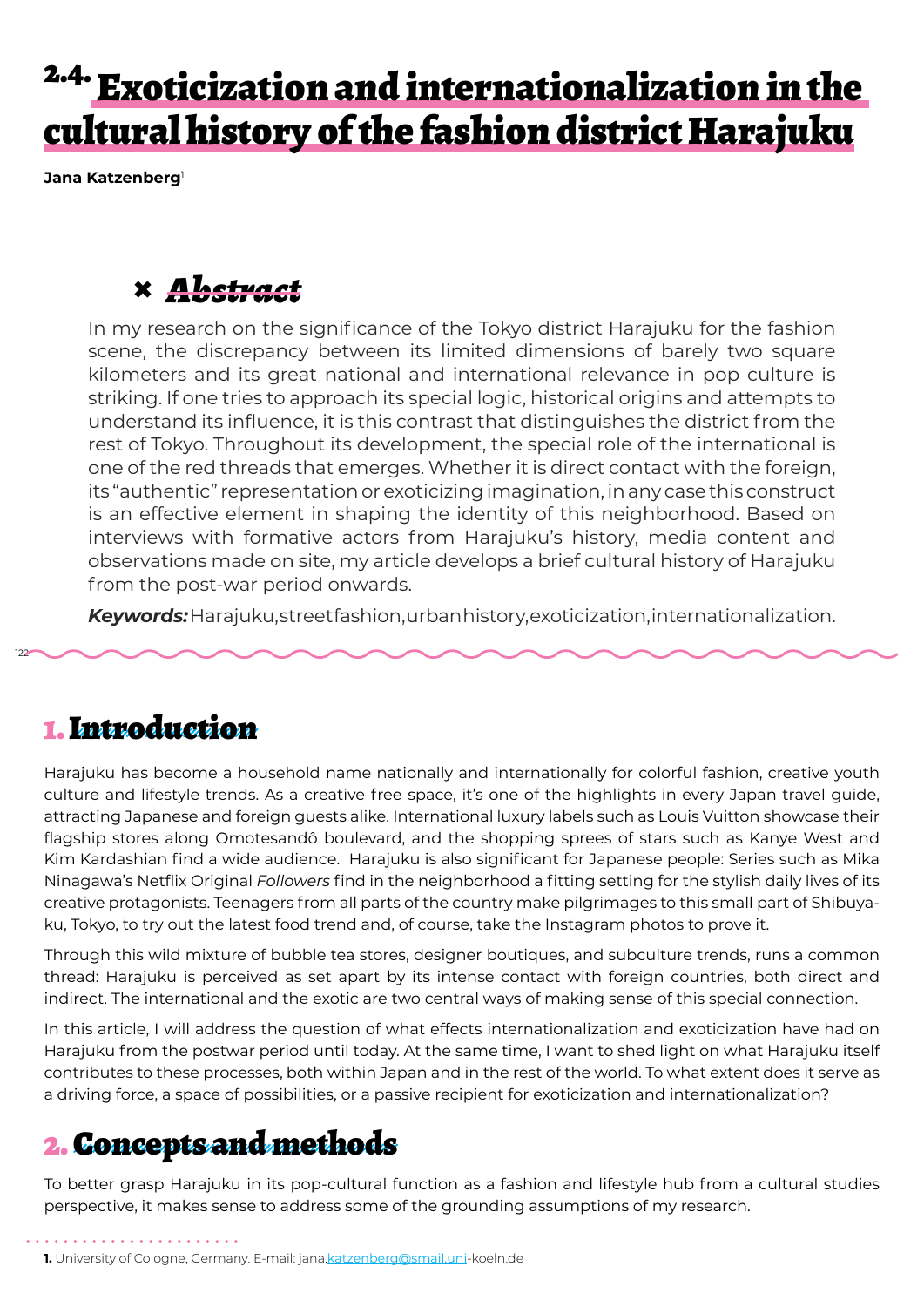A first factor is the prevailing understanding of 'foreign' itself in this particular context: In Japan, a few select countries and regions tend to serve as fixed reference points in fashion. Once they become strongly associated with a particular brand or style, the references to them are usually repetitive. Studies mention brands from Great Britain, as well as from France and Italy or the American West and East Coast as examples that have gone through this process of fusing country-cliché and brand image (Marx, 2015; Hata, 2004; Goodrum, 2009).

The processes of internationalization and exoticization help shape this special mode of referencing the foreign. Both principles play a role in defining the possibilities for contact and exchange with the fashionable foreign country. They are by no means mutually exclusive, but rather form endpoints of a scale on which practices of engagement with the foreign fall. Nevertheless, it is analytically beneficial to distinguish them.

I define internationalization as concrete connections and exchanges with foreign countries. Business contacts, travel, and visiting and participating in fashion weeks or trade fairs are important activities which people working in the fashion and lifestyle sector perform. Furthermore, such fashion cosmopolitans require a good knowledge of the international fashion scene, for example of labels and designers, trends and collections, pop cultural influences.

While participation in professional events is usually limited to members of the industry, all these aspects are also of great importance to people interested in fashion. Even fashion media aimed at a more general audience communicate international expertise to some degree and presuppose some prior knowledge of it.

In contrast to this concrete, well-informed internationalization, I employ the concept of exoticization, which stands for an imagined 'foreign country' in fashion and lifestyle. Exoticization is characterized by abstraction and a highly selective perception: individual aspects associated with a country or region become decontextualized and distorted, then are repeated as tropes.

This is evident, for example, in the selection of countries perceived as fashionable foreign countries. In Japan, these are by no means all the countries in the world that are active on the fashion market. Rather, it is still primarily a few central Western 'fashion cities' (Breward, 2010; Breward & Gilbert, 2006) that stand in for their countries at large and determine their image: Paris for France, London for England, New York, and in some cases Los Angeles for the United States serve as synecdoche. Their fashion shows, fairs, stars, and street snaps keep Western Europe and North America the centers of attention (Jansen, 2020). The cities serve as shorthand for fashion and taste, are used to promote both individual products and entire brands. Goodrum, for example, analyzes this behavior for the Japanese market: in her research on the success of the British brands Mulberry and Paul Smith, she found that a specifically Japanese idea of Britishness does not only inform the reception of the brands by the customer, but also the complete process from the idea of a garment to its presentation in the store (Goodrum, 2009).

Another important perspective on the Japanese fashion world shows, in turn, its perception in Europe and America. The success of the young Japanese avant-garde of the 1970s and 1980s in Paris, as well as the career of the only Asian couturière, Hanae Mori, are all vital developments in the 20th century. The collections of the 'Big Three', Issey Miyake, Yohji Yamamoto, and Rei Kawakubo, had the postmodern claim to break through the boundaries between West and East, fashion and anti-fashion, and modernity and anti-modernity, and to overturn the existing rules of fashion and clothing (Kawamura, 2004). They succeeded in this – the monochrome, asymmetrical, architectural-looking designs, with their holes and rips, shocked the Parisian fashion world, spurring enthusiasm but also rejection. The often-cited term 'Hiroshima chic' is a reference to Kondo's (2010) observations that racism or orientalist clichés often resonated in international reviews, and characteristics of the designs were readily attributed to aspects of Japanese culture such as Zen or kimono.

Even if the revolutionaries had shaken Parisian fashion to its core, continued success was only possible by integrating themselves into the existing system of the fashion world there, for example through regular participation in the shows. The acquisition of social, economic as well as symbolic capital according to the rules of the Parisian 'fashion worlds' (following Becker's (1982) 'art worlds') secured their recognition and that of the following (Kawamura, 2004).

These complex loops of perception can be observed in Tokyo as well. As a capital city, it shows how selfperception and perception of others, exoticizing and internationalizing tendencies can influence what is on offer, and how its neighborhoods make use of it in their own ways. A city, as a "bounded space that is densely settled and has a relatively large, culturally heterogeneous population" (Gottdiener & Budd, 2005, p. 4), intensifies the interactions of its users through these same factors: the streets and other public places serve as stages on which residents can act and interact.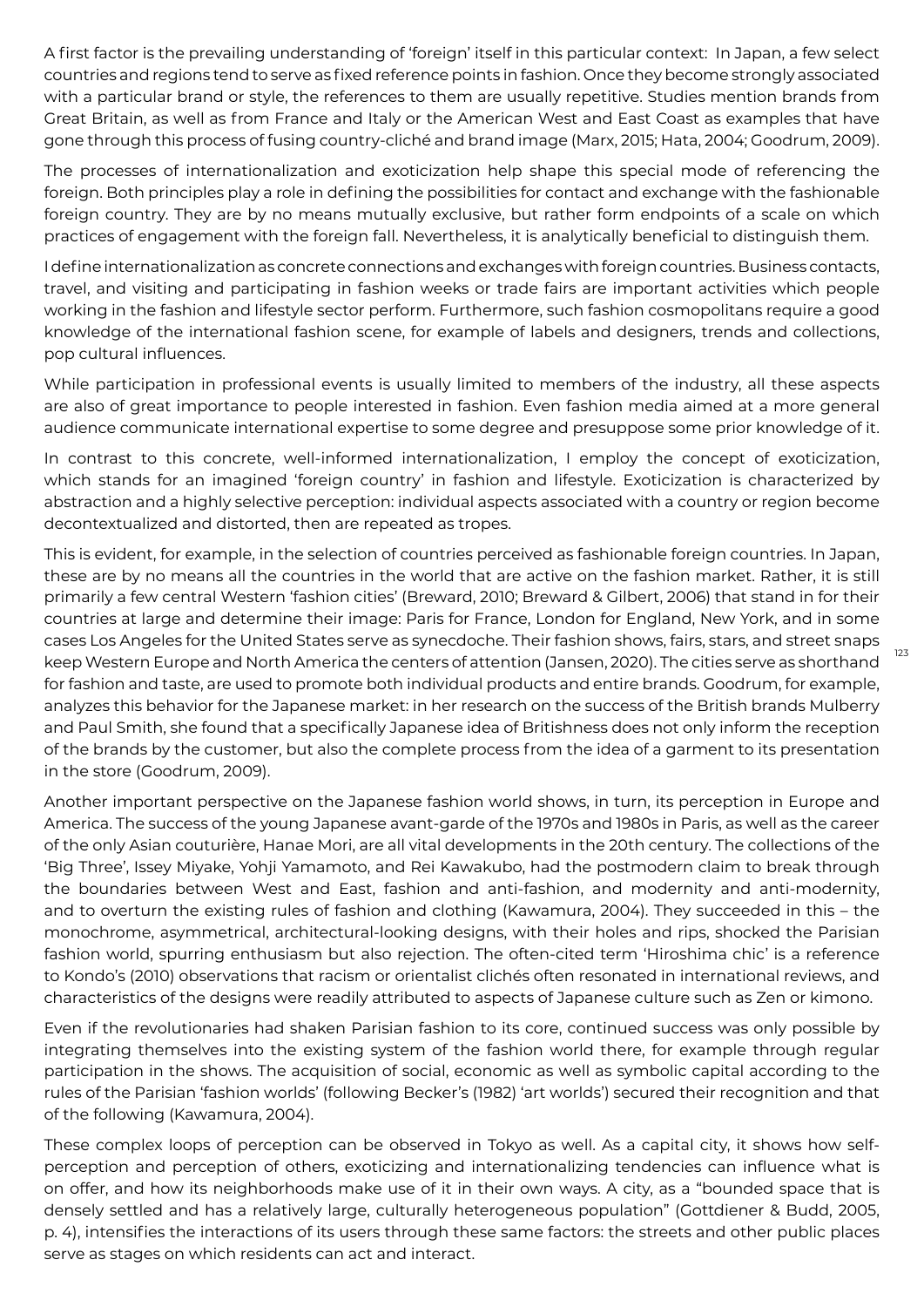An important aspect of this urban culture is walkability (Gottdiener & Budd, 2005), which makes urban space widely accessible and attractive. It promotes the possibility of its co-creation through everyday use, as described by de Certeau in his theories on *walking* (Certeau 2002). The built space of the city becomes a social space for the interaction of its users and is at the same time shaped by them.

Another central concept for my analysis draws on de Certeau's interpretation of synecdoche and asyndeton as central organizing principles of spatial practices in this creation of social space. He explains the former as the use of a word in place of the larger whole containing it. He describes asyndeton as the omission of connecting words between meaning-bearing words. Transferred to the spatial practice of *walking*, it causes a selection and fragmentation of the space traversed and its perception, so that certain places appear as important, while the path between them receives little attention (Certeau, 2002). According to the principle of synecdoche, not only does the fashion city of Tokyo stand for the whole of Japan in the international perception, but a few neighborhoods such as Harajuku stand in for the whole city in a second step.

Even Harajuku itself is often not perceived in its entirety: Here, both synecdoche and asyndeton are active in parallel, which makes defining the area even more difficult. It is not clearly delimited, as it is officially part of the Shibuya-ku Jingûmae district. Nevertheless, there is a wide-spread informal understanding of what constitutes Harajuku: focal points such as the wooden building of the old Harajuku Station, the narrow shopping street Takeshita-dôri, Omotesandô boulevard, and department stores such as Laforet serve as symbols for the entire neighborhood. Residential buildings or local stores such as greengrocers or florists that also exist within its customary boundaries, however, are associated with this name by only a few people – they are the omitted links in the sense of the asyndeton. Moreover, this selective perception also applies to food and restaurants: Harajuku is inseparably associated with international sweets and snacks such as crêpes, while traditional Japanese restaurants, which do exist, are hardly ever mentioned.

Harajuku's synecdochic focal points further serve as commonly understood waymarkers, as my analysis of maps with the keyword 'Harajuku' from Japanese-language fashion, lifestyle, and travel magazines has shown. Here, I found that some landmarks and central routes exist that are equally familiar to domestic tourists and members of fashion subcultures. Based on these assumptions, Harajuku is currently located in Shibuya-ku Jingûmae 1, 3, 4-chôme, and parts of 5 and 6.

After defining my study area in this way, I collected data on the historical development of the district through expert interviews with fashion professionals as well as archival between April 2017 and February 2019. Following the work of Obayashi et *al*. (2002), I focused primarily on the coverage of fashion and lifestyle magazines.

To complement this, I also conducted on-site participant observation, including attending monthly trend observations and consumer interviews conducted by ACROSS (part of Parco's fashion and culture think tank), as well as substitute work at a fashion store and regular visits.

# 3. Historical development of Harajuku

#### **3.1 Foundations: Harajuku until the 1950s**

Until the end of World War II, Harajuku was of interest only to its immediate residents for most of the year. Its brief time in the spotlight came with each New Year's morning when many Tokyoites visited the Meiji Jingû shrine there. It had opened in 1920 on the grounds of Yoyogi Park and was dedicated to the Meiji Emperor and Empress.

Along with the shrine came Harajuku Station, which connected the area to the Yamanote loop line. A small temple town offering snacks and souvenirs was built across from it. Today's Omotesandô boulevard served as the access road (Ohta, 2016). The shrine also included the Meiji Shrine Athletic Stadium, built in 1924 in Meijijingû Gaien. Sporting events were held here under the auspices of the Emperor of Japan.

The role of Yoyogi Park in the development of Harajuku is not limited to the shrine. Before World War II, it was used as Yoyogi Drill Ground as well as for other army facilities (Tagsold, 2010). During the Occupation, it was confiscated and used to house higher-ranking U.S. Army personnel, because of its accessibility along National Route 246 / Oyama Road and its proximity to downtown Tokyo. With the Washington Heights base came stores and facilities to cater to Americans and other foreign personnel (Yoshimi, 2019). Cafés and restaurants appeared along Omotesandô boulevard, offering familiar Western cuisine and outdoor seating rare elsewhere in Tokyo.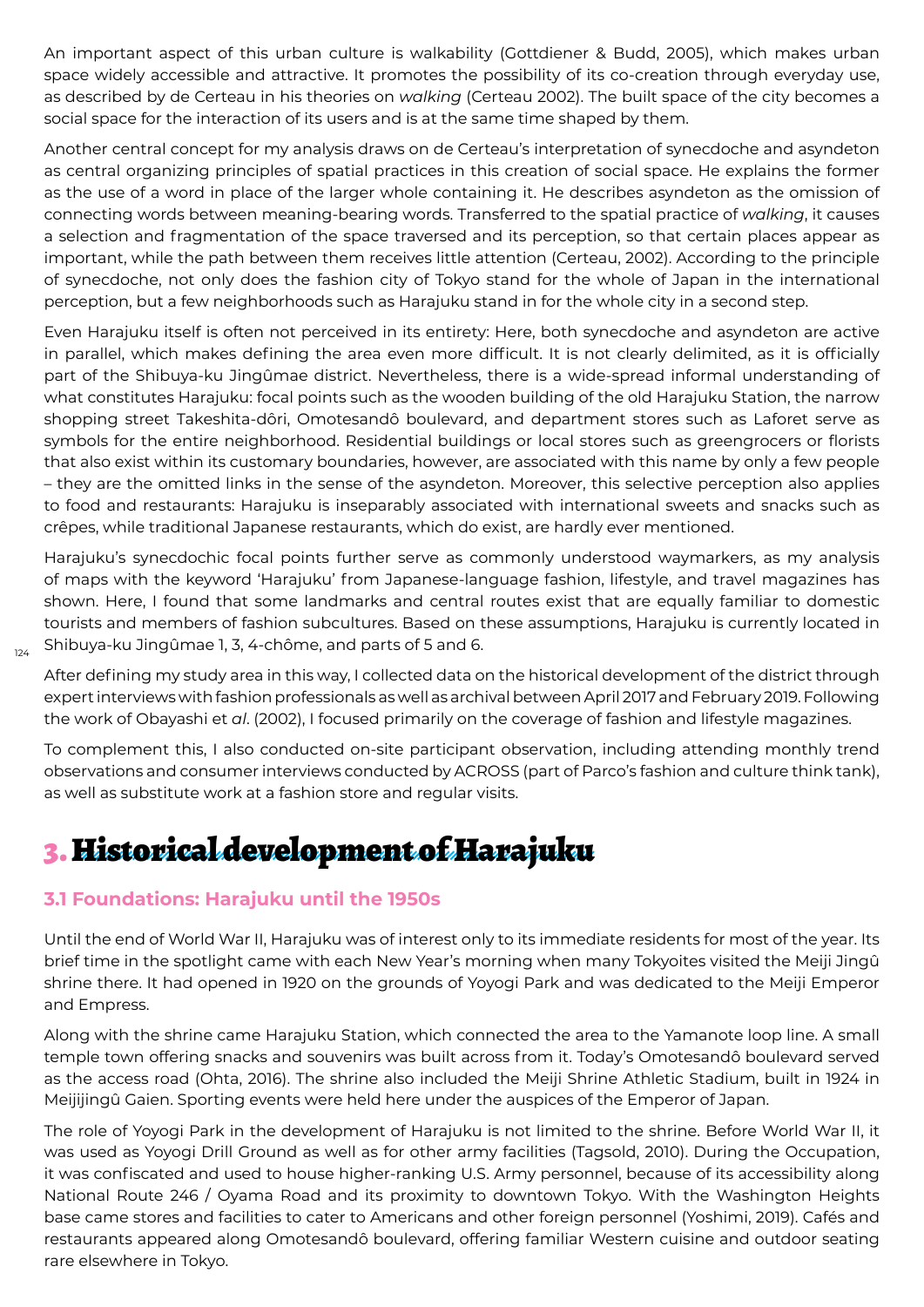One key locale that opened in this period is the Oriental Bazaar. Originally an antique shop in the Nihonbashi district, it moved to its present location on Omotesandô boulevard in 1951 with the intention of selling souvenirs to soldiers and other foreign visitors. The owners designed the exterior of the store to look like a shrine and sold earthenware and folding screens to match foreign perceptions of Japanese culture. According to the company website, it was also an American customer who gave the store its name, still used today, shortly after it came to Harajuku (Across, 1995; Oriental Bazaar, n.d.).

After Tokyo was named the site of the 1964 Olympics, the Yoyogi Park land was returned to Japan. A new stadium was built there, and the former army base Washington Heights was used as the Olympic Village for athletes from around the world. Media attention helped the area gain widespread notoriety and made it the first point of contact with Western culture and lifestyle for many Japanese (Hirakawa, 2007).

Import stores, cafés, a drive-through burger restaurant at the corner of Meiji dôri and Omotesandô streets, and their non-Japanese signage gave visitors the impression of being transported to America or Europe. Omotesandô was consequently nicknamed 'Japan's Champs-Elysées' (Mabuchi, 1989).

While buildings such as the Central Apartments, completed in 1957, already provided high-quality living space for the army and embassy personnel, the neighborhood now also became home to the most expensive apartments built for Japanese at the time: the mansion boom experienced its superlative here, in the form of the Coop Olympia. The most expensive apartment, with a direct view of the park, air-conditioning, four elevators, concierge service and a rooftop pool, likely went to actor Machiko Kyô of Rashomon fame. It became known as the first 'oku-shon' (1oku yen), or one hundred-million-yen mansion (Across, 1995).

During this period, there are numerous indications of an exoticization and internationalization of the neighborhood: the U.S. army quarters, and the import stores, cafés, and restaurants directed at their residents were a first point of contact with foreign countries for many Japanese and, in this course, already offered wealthier individuals contact with foreign lifestyles. This concrete contact with foreigners and foreign culture constituted an early form of the internationalization of the neighborhood.

Traces of exoticization can be found in the Oriental Bazaar: Here, not only were souvenirs corresponding to common Japanese clichés available, but the store's operators also saw an opportunity for sales not possible with Japanese customers in the immediate postwar period. In addition to the exoticization of Japanese culture by foreign buyers, the use of conscious self-exoticization by the Japanese operators as a deliberate marketing strategy was also evident.

### **3.2 1960s / 1970s: Harajuku and the youth and fashion scene**

The Harajuku of the 1960s was first shaped by the 1964 Olympics, as the accommodation of athletes in the previous army buildings led to a further short-term increase in international visitors and media attention and gave the neighborhood another striking landmark in the form of Kenzo Tange's Yoyogi National Gymnasium. Tokyo's affluent youth was drawn to Harajuku: Starting in 1965, the wide Omotesandō boulevard, at the time still without its landscaped median strip, offered Tokyo's wealthy youth perfect conditions for nighttime car races. During the day, they could show off their imported sports cars here, stroll along the avenue and meet in the cafés or go dancing. The media reported on this new youth movement, christened Harajuku-zoku, which attracted up to 4,000 participants, but complaints from residents about noise pollution from the races and loitering youths kissing in public also increased. These protests led to a residents' movement that, in cooperation with the police, put an end to the car races in the following year (Mabuchi, 1989; Narumi, 2010).

Even in the context of this development, the influence of internationalization is still relatively clear, as places created for a primarily foreign audience were used by wealthy youth in search of lifestyle-an aspect they associated with the international, given the still limited domestic offerings in Japan, which also weren't catering to a younger audience. The first holders of new katakana professions, which transposed fashionable English-language job titles into Japanese - designers, models, talents - also showed interest in Harajuku and began to settle there.

These creatives, who subsequently became the core of the fashion district, knew how to skillfully mix practices of exoticization and internationalization to create a distinctive lifestyle - this was one aspect that increasingly defined Harajuku's flair. Their small group became the avant-garde: expensive trips abroad gave them the opportunity to gather international fashion knowledge and contacts. Upon their return, they cleverly used these resources to give their growing audience in Japan a glimpse of London or Paris. Exoticization was a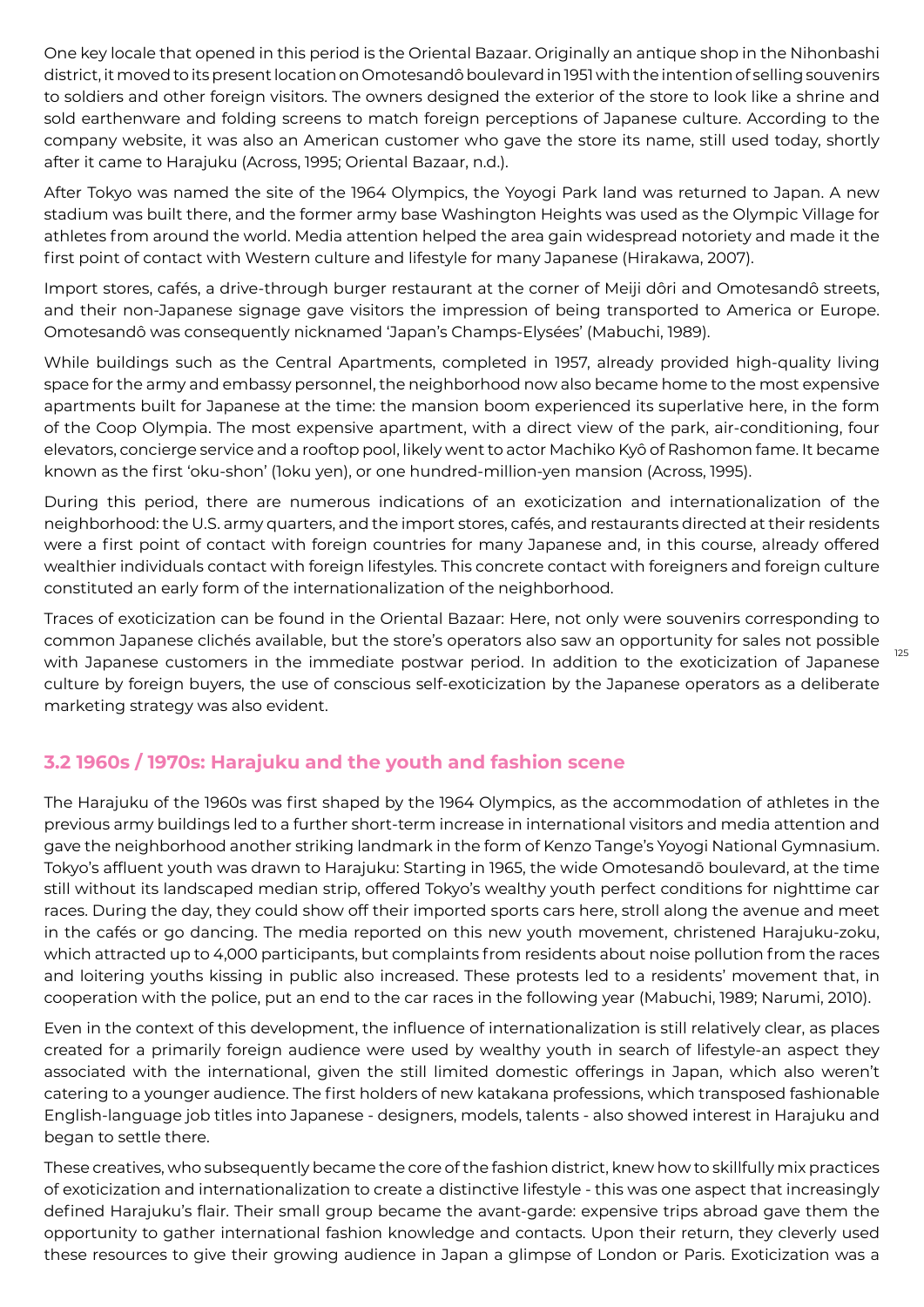factor here, whether it emanated consciously from the side of the well-traveled fashion designers or was a byproduct of the lack of knowledge.

Their central gathering point became the Central Apartments. The stylist Yacco (Yasuko Takahashi), who first came to the Central Apartments as a visitor, but returned as a resident, credits what was actually a 'fairly mundane building' with having been legendary in its function as a gathering place for many young creatives. In retrospect, she also emphasizes its 'foreign atmosphere' (Takahashi, 2006).

On the lower floor, in addition to cafés and restaurants, Mademoiselle Nonnon, one of Japan's first boutiques, opened in 1966. Shortly after, Hitomi Ôgawa's shop MILK followed, just a few doors down. Both stores "had a small storefront, were narrow, and only 6 or 7 meters deep" (Takahashi, 2006, p. 124).

According to Hirakawa, they were thus both examples of a "distinct 'Harajuku' feel" and representatives of a particular business model that was to become more widespread.

I recall a particular manual of the time, titled something like 'How to Succeed in the Fashion Business', which advised the hopeful to rent a small room in an inexpensive Harajuku (now known as Ura-Hara), set<br>up an atelier, and start working.... Easily mistaken for overseas brands, the collections would then be sold wholesale to small shops. Another route was for designers to rent cheap commercial space in Takeshita- dôri and open their own retail shop.

(Hirakawa, 2007, p. 23).

The stylist Non-Nakamura also emphasized the role of these small businesses, often run by families and friends, in my interview. Unlike in Shibuya or Shinjuku, she said, everything here came from a single source, and combined ateliers and retail stores were able to quickly build their own reputations (interview by author, 5 September 2017).

Hitomi Ôgawa, who founded the MILK boutique with her two siblings in 1970, said she did so because she wanted to express her ideas. She told me that hippies, psychedelic or glam rock cultures had shown them the way and that they wanted to contribute themselves. The location was also clear from the start: Harajuku had hardly any fashion stores at the time, but it was chic, just like its inhabitants, and radiated a 'strange power'. Her creations were inspired by the streets of Paris and London; she sewed what she wanted to wear but couldn't buy in Japan. She cites punk as an example of this: During her visit to London in 1974, she cut up a Harris Tweed jacket and pinned it back together with safety pins. Even today, the influences of this subculture can still be found in her designs (interview by author, 25 September 2017).

This relatively small, close-knit group of creatives inspired each other, shared their experiences abroad and international contacts. This resulted, for example, in the long collaboration between David Bowie and the designer Kansai Yamamoto, as well as the stylist Yasuko Takashi and the photographer Masayoshi Sukita (Godoy & Vartanian, 2007).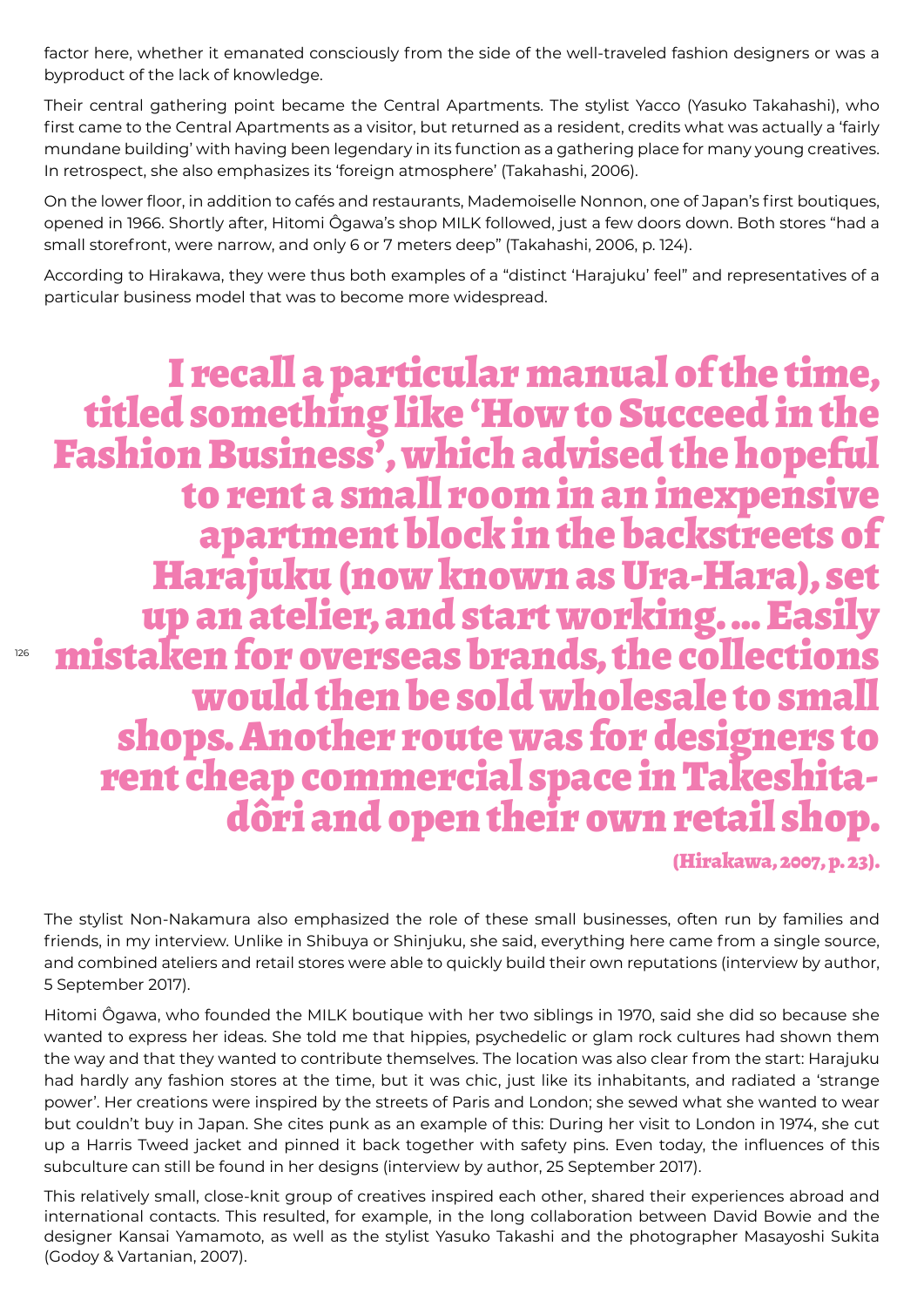These young creatives found a mouthpiece in new fashion magazines such as *an an* (Heibonsha, now Magazine House). The baby boomer generation came of age and moved to the big cities for study or work, their rising incomes allowing for an increasingly high standard of living. Tokyo became a young city that hosted numerous new youth cultures, always in search of new identities and inspirations (Namba, 2007).

These new media also contain aspects of internationalization and exoticization: they take the reader on a journey, showing trends documented worldwide - but they also deliberately filter what is shown in order to make it seem attractive to a Japanese audience. This combined with a lack of contextual knowledge on the part of readers, as well as the inherently selective nature of fashion magazines designed to stage an attractive lifestyle, undoubtedly led to a distortion of the image of foreign countries.

International fashion and pop culture trends were now more widely received, which also increased the demand for the styles they presented. While MILK, for example, offered not only its own productions from the beginning, but also select imported goods (Yasuda, 2015), the late 1970s saw the emergence of stores that specialized purely in the skillful import of fashion and lifestyle goods: on the one hand, the first vintage stores such as Cream Soda appeared on Cat Street. On the other, select stores such as BEAMS made their debut in the district.

The growing imports by select and second-hand stores, as well as cheaper, locally produced copies of those garments, are interesting regarding their role in exoticization and internationalization: The level of fashion knowledge increased. More direct contact with international products, well-informed staff, as well as newly emerging magazines contributed. At the same time, however, an increasing exoticization occurred. Some consumers came to be satisfied with approximate copies of looks and preferred fantasy worlds created by movies to direct contact with foreign countries. A look at Harajuku's visitor numbers is helpful for understanding these opposing developments - unprecedented masses crowded into the small neighborhood. Their interests, social and economic backgrounds, and sources of information became increasingly diverse, with two results. The positions on the scale between internationalization and exoticization became increasingly complex, while Harajuku itself became known as a hybrid. The groundwork had been laid for its perception as international yet Japanese, accessible yet not commonplace.

### **3.3 1980s – Harajuku becomes a fashion city of its own**

The 1980s brought brands like Yohji Yamamoto or Comme des Garçons to the forefront for Harajuku's fashion avantgarde. While part of their popularity within Japan was also due to the overseas success of the designers, the magazine and had also been supporting many of them for some time, and their brands were now gaining attention as so-called DC brands. (DC brand, short for 'designer's character brand' - the label is headed by a single designer known to the public). According to Across, a near-cult of designers like Kawakubo Rei formed from the 'fashion freaks' among their readers. Many of them became store employees in the wake of the DC boom that followed in the second half of the 1980s, as they were a good fit for the sleek, purist store environments (Across, 1995).

While at first glance this turn to Japanese designers seems to run counter to an increasing focus on exoticized foreign lifestyles, on closer inspection it is indicative of that very trend: as mentioned at the outset with reference to Kawamura's and Kondo's analyses, fashion labels such as Comme des Garçons, which had long been stocked in Harajuku's boutiques, were only noticed by many shoppers in the 1980s after a legitimizing fashion city such as Paris had started to pay attention to them. This illustrates the leading position that continued to be assigned to a narrow range of foreign-fashion countries in matters of style.

The Harajuku of this period benefited from the significant financial opportunities that even young people had at the time (or sought to attain through the use of credit cards) - being dressed head to toe in the works of an internationally known designer or wearing exclusively American imports, impossible before, was now common.

At the same time, fashion and lifestyle expertise was more in demand than ever: In order to make an increasingly extensive and complicated world of offerings accessible and understandable to the public, numerous new magazines sprouted up, reporting in ever more diverse and detailed ways, and existing ones adapted their coverage. Harajuku knew how to fill the resulting expert positions through its network, which had grown since the 1970s. Buyers, employees and stylists were now able to share their specialist knowledge with readers.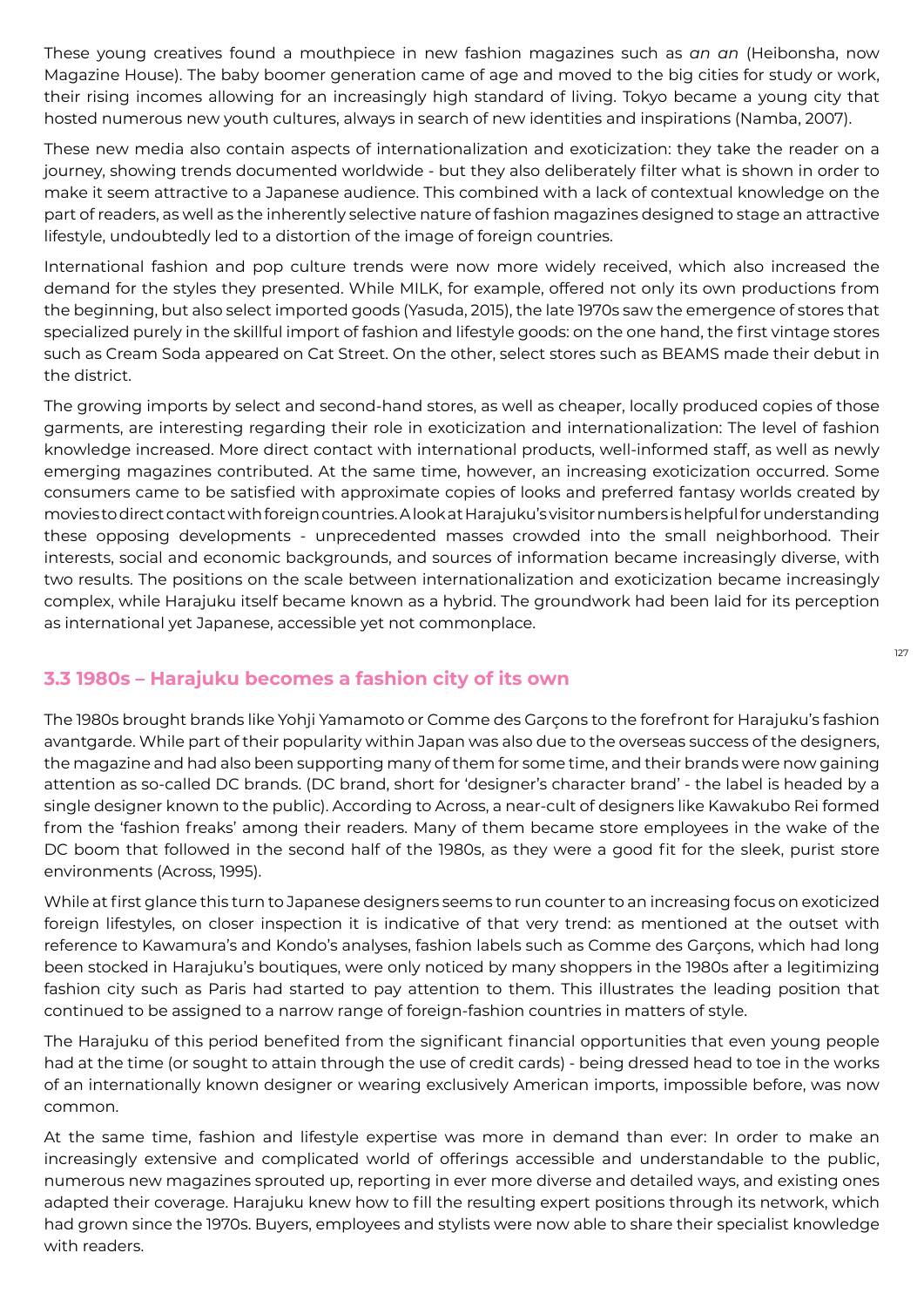In this way, Harajuku's internationalization also continued: The experts were well-traveled and firmly integrated into the international fashion world. Thus, they gained access to information such as trends, new labels, knew the current pop-cultural influences as well as historical role models, and occupied important key positions in globally relevant fashion and media.

### **3.4 Into the 1990s: Fashion media diversifies**

As the designer boom ended, Harajuku's attention increasingly turned to street fashion. This change is interesting in terms of internationalization: while high fashion, as already mentioned, was firmly linked to the traditional fashion system, which Japan accepted by following its fixed system of rules, street fashion was much freer in its development. Street fashion magazines, for example, allowed international and Japanese designers to be presented simultaneously on an equal footing, and fans around the world were paying more and more attention to Japanese labels. So now, more than ever, the movement ran both ways. *Hokoten*, the street closure that took place since the 1970s every Sunday for the benefit of pedestrians had made a name for itself throughout Japan: In addition to dancers and artists, fashion enthusiasts also took the opportunity to see and be seen and to inspire and outdo each other. This resulted in another innovation: street snap magazines.

These photo documentations of well-dressed passers-by were a great advantage for the emerging street fashion-centric magazines: although they invested time in searching for motifs on the street, they received ideas virtually free of charge in return and were able to keep their reporting credible by closely relating to the streets.

Covertly shot photos of such styles had already been appearing in the rather harsh style critique segments of the major magazines in the 1970s. In the mid-1990s, though, Harajuku-based photographer Shoichi Aoki discovered that Japanese youth could now keep up with the fashionistas he had previously photographed while traveling in London or Paris (Aoki in Keet, 2007).

<sup>128</sup> their style experiments, and also acting as a source of inspiration for further developments. To emphasize So, he founded *FRUiTS*, a magazine dedicated exclusively to the young people of Harajuku, documenting this, he engaged with them, and asked them to fill out questionnaires: Who is the wearer, where do the clothes and accessories come from, what excites them the most right now, what is the theme of their outfit? Those photographed were free to give or withhold information - but many willingly shared their favorite stores or even advertised their own designs.

#### **3.5 2000 onwards: Harajuku's fashion as export hit, endangered good, and tourist magnet**

The fashionistas documented by Aoki and his team would go on to play a surprising role: In 2001, the photographer put together a coffee-table book for the English publisher Phaidon to make the phenomenon of these Harajuku street styles known worldwide. This heralded a new phase in the interaction between the fashion district and the world abroad, as international audiences embraced both the book and its follow-up volume, as well as a related photo exhibition.

During this period, Harajuku reached a new level of internationalization: it became the symbolic stand-in for Japanese fashion worldwide. While attention from fashion abroad had been rare and very scene-specific, the colorful looks of the *FRUiTS* photos now attracted widespread attention. Japan was no longer just a skilled style importer: No Doubt frontwoman Gwen Stefani released *Love Angel Music Baby* in 2004, an album that included songs like *Harajuku Girls* and was presented live with the help of four Japanese American backup dancers also referred to as 'Harajuku Girls'. Music videos for the album as well as the album's design also cite elements of street fashion from Harajuku. Stefani's Harajuku Lovers fashion line and perfumes brought the district further into the public eye. However, the public did not only react positively, but also criticized Stefani's open exoticization of Japanese street fashion - "[...] she's swallowed a subversive youth culture in Japan and barfed up another image of submissive giggling Asian women." (Anh, 2005, n/p).

Japan noticed the attention Harajuku's creative fashion received worldwide. In 2009, the government appointed three 'kawaii ambassadors' as part of the *Cool Japan* campaign, even though Harajuku trends had moved on and the neon-colored looks of the 1990s had become niche by then. For one year, the ambassadors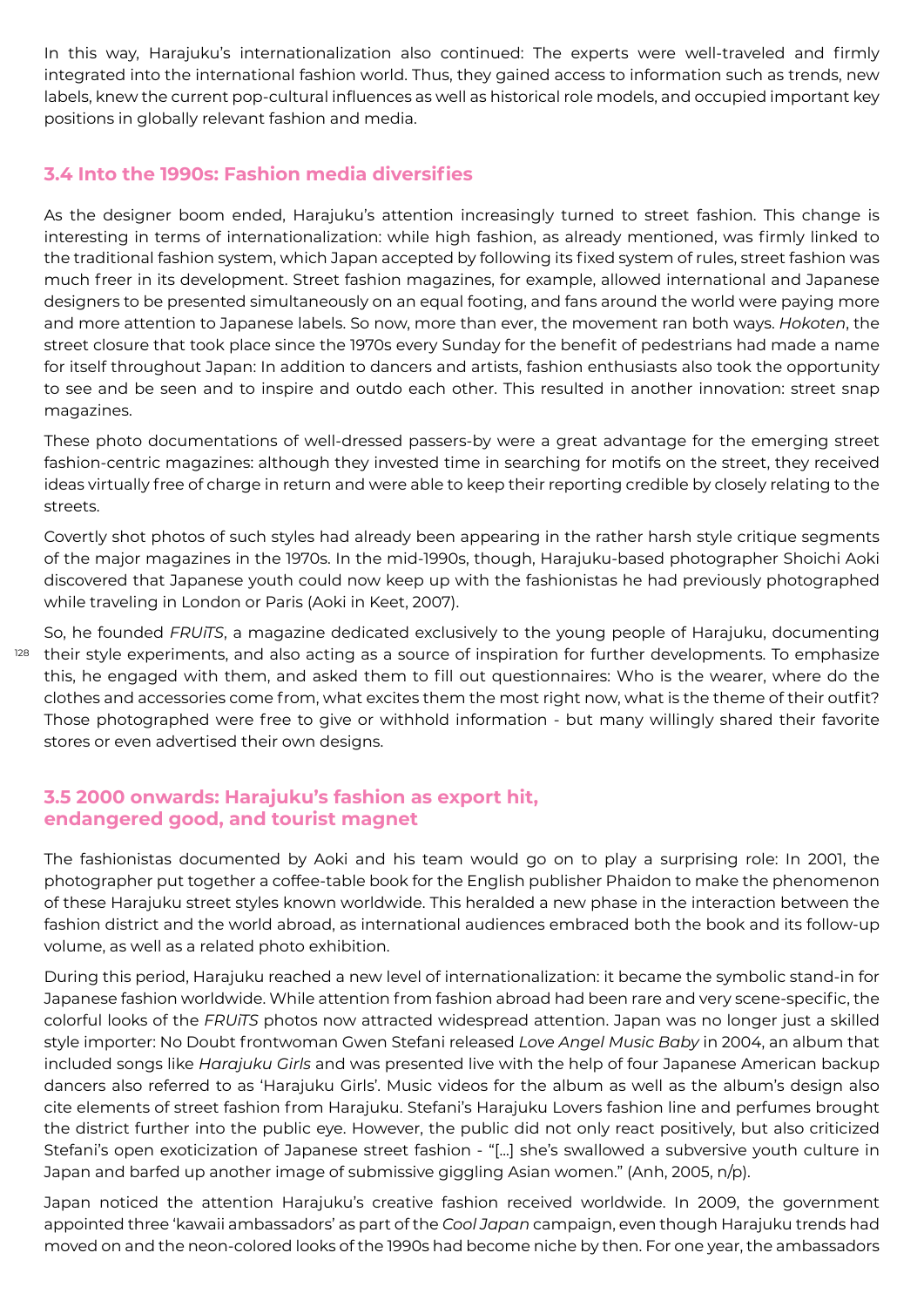were to act as 'Trend Communicator[s] of Japanese Pop Culture in the Field of Fashion', advertising the fashion styles they represented abroad (MOFA, 2009). In my interview, Aoki called attention to this anachronistic disparity between the perception and reality of Harajuku street fashion (Interview by author, 13 October 2017). It is another clue to the ongoing simultaneous internationalization and exoticization of Japanese fashion abroad.

The designer Sebastian Masuda, whose 6% DOKIDOKI label emerged during the *FRUiTS* boom, used the newfound global popularity. The Harajuku-based production company Asobisystem booked him as art director for Kyary Pamyu Pamyu's viral megahits *PONPONPON* (2011) and *Fashion Monster* (2012). Through these successes, as well as numerous convention visits, he realized the potential this colorful 'signature look' could have for the rapidly growing tourism market. Together with event restaurant operator Diamond Dining, he opened Kawaii Monster Café in 2015 on Meiji-dôri, a colorful fantasy world in which the 'iconic Harajuku girls called Monster Girls' put on a show in their street fashion-inspired costumes (Kawaii Monster Café, Internet) - a prime example of the (self-)exoticization of Japanese fashion at this time.

The café, which closed down in January 2021 due to the COVID-19 pandemic, offered substitutes for the crazy outfits and colorful looks that guidebooks continue to promise foreign visitors, even though they have in reality mostly disappeared from the streets. Low-priced, multinational companies such as H&M and Zara are now present in Harajuku and tie the district directly to the fast fashion pulse with their globally identical collections. They are gradually squeezing out local competitors who can no longer afford the rising rents. At the same time, the exoticized, abbreviated distorted image of crazy Japanese fashion, with Harajuku as a synecdoche for it, persists in the minds of foreign visitors.

Beyond this narrow, exoticizing perception of Harajuku as a mecca of neon-color styles, the creatives working there are now increasingly perceived worldwide, so internationalization on a professional level seems to be continuing. Major changes in the international fashion business in the wake of fast fashion, the influence of the Internet, and an ever-increasing role of the street fashion sector also meant that Japanese expertise is in greater demand than ever before: Marx describes the return to traditional looks of American Ivy League fashion of the 1960s as an example from men's fashion. Knowledgeably documented and reinterpreted in Japan, they are now finding buyers again worldwide (Marx, 2015).

In high fashion, Comme des Garçons, Yohji Yamamoto and Issey Miyake have maintained their positions since their Paris debuts in the 1980s and have also been able to introduce their protégés to this world. The streetwear sector has also created new paths: The Paris-based international luxury fashion house Kenzo for example has just appointed Nigo, who grew up in Harajuku's 1990s street fashion scene, as their new artistic director (WWD, 2021).

# 4. Conclusion

In my description of the development of fashion and lifestyle in postwar Harajuku, I have outlined the various phases of its historical constitution between self-perception and foreign perception, exoticization, and internationalization. In this, a gradual change can be seen, from a mere imitation of the lifestyle exemplified by international residents to a deeper understanding and the well-informed interpretation of these influences, to an expert, independent commentary on forms of fashion occurring worldwide. At the same time, both internationalizing and exoticizing tendencies exist in each of the stages of Harajuku's development. It is likely that this enduring, dynamic duality continues to have considerable influence on the perception and character of the neighborhood today. It cannot be described simply as an international neighborhood, nor is it a purely Japanese creation. It remains to be explored how this interplay has contributed to the development of a social free space in Harajuku that seemingly overrides the usual social norms and rules that regulate appearance and behavior elsewhere in Japan according to time, place, and purpose.

Acknowledgements: I want to thank the DIJ Tokyo, ACROSS, FashionStudies, Japan Fashion and Lifestyle Foundation, my colleagues, interview partners and informants for their generous support.

**Funding:** This research was supported by a PhD Stipend from the German Institute for Japanese Studies (DIJ) Tokyo (April – December 2017).